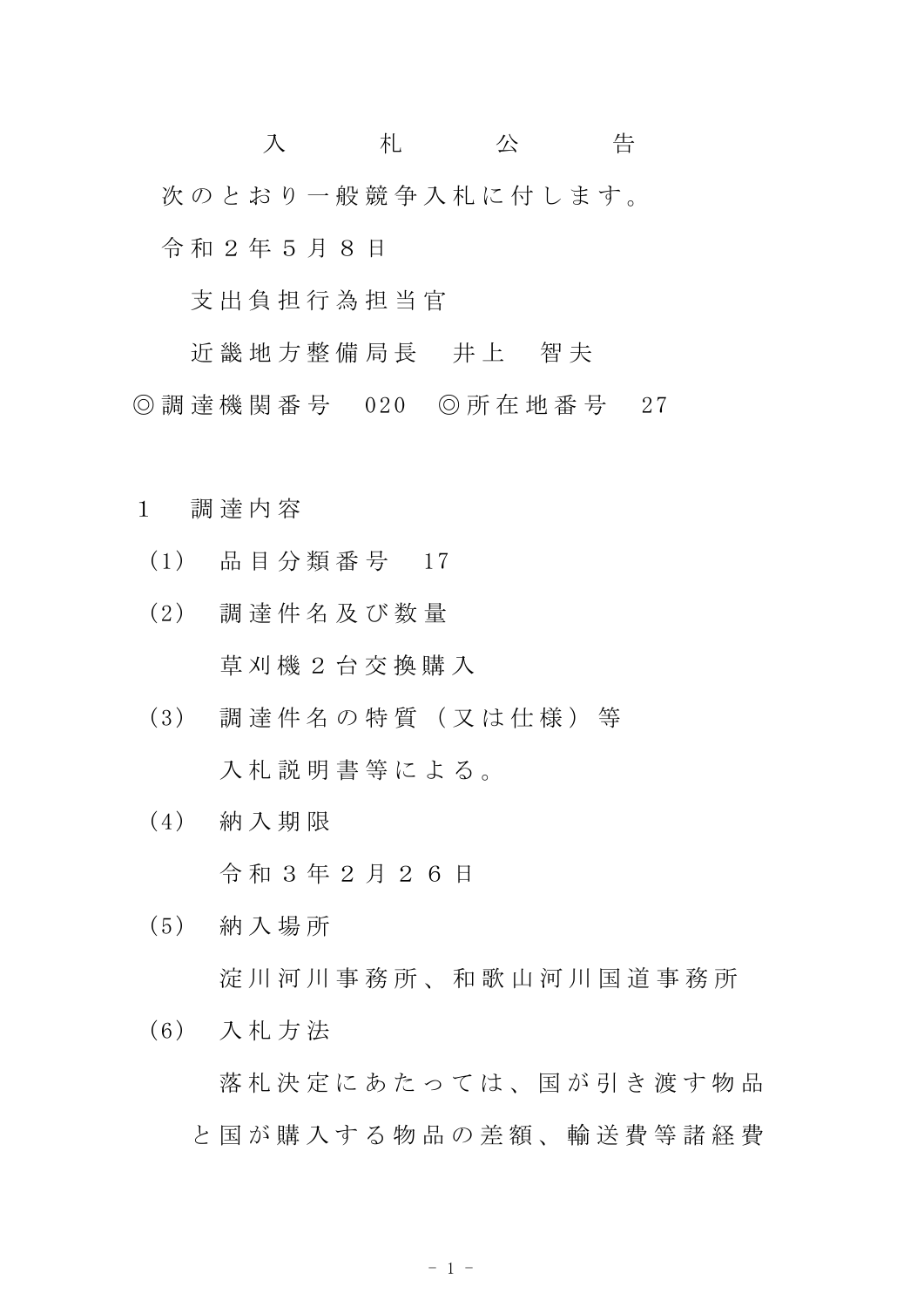の 総 価 を 落 札 金 額 と す る の で 、 入 札 者 は 消 費 税 及 び 地 方 消 費 税 に 係 る 課 税 事 業 者 で あ る か 免税事業者であるかを問わず、国が引き渡す 物品と国が購入する物品の差額と輸送費等諸 経 費 を 加 算 し た 金 額 と 当 該 金 額 の 100分 の 10に 相当する額(当該金額に1円未満の端数があ る と き は、 そ の 端 数 を 切 り 捨 て た 金 額 と す る 。)を 加 算 し た 総 価 を 入 札 書 に 記 載 す る こ と 。

原則として、当該入札の執行において入札 執行回数は2回を限度とする。

詳細は入札説明書による。

- 2 競 争 参 加 資 格
	- (1) 予 算 決 算 及 び 会 計 令 第 70条 及 び 第 71条 の 規 定 に 該 当 し な い 者 で あ る こ と 。
	- (2) 平 成 31・32 ・33年 度 ま た は 令 和 1・2・3年 度 国 土 交 通 省 競 争 参 加 資 格 (全 省 庁 統 一 資 格 )「 物 品 の 販 売 」 の 近 畿 地 域 の 競 争 参 加 資 格 を 有 す る 者 で あ る こ と 。

なお、当 該 資 格 に 係 る 申 請 に つ い て は、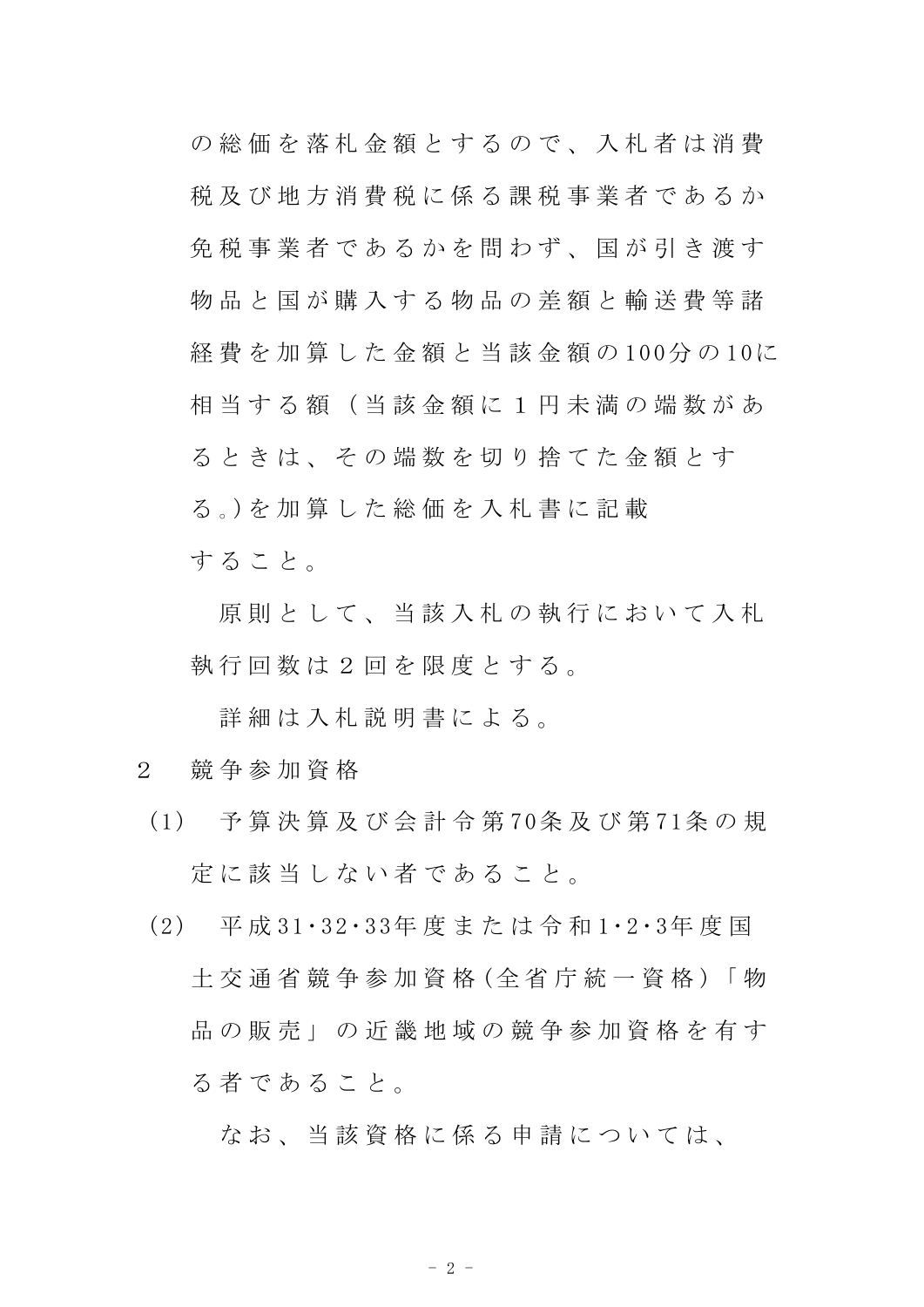「 競 争 参 加 者 の 資 格 に 関 す る 公 示 」 ( 平 成 30年 11月 2 6日 付 官 報 )の 別 表 に 記 載 さ れ て い る 申 請 受 付 窓 口 ( 近 畿 地 方 整 備 局 総 務 部 契 約 課 ほか)にて随時受け付けている。

- (3) 申 請 書 等 の 受 領 期 限 の 日 か ら 開 札 の 時 ま で の 期 間 に 、 近 畿 地 方 整 備 局 長 か ら 指 名 停 止 を 受けていないこと。
- (4) 会 社 更 生 法 に 基 づ き 更 生 手 続 開 始 の 申 し 立 てがなされている者又は民事再生法に基づき 再 生 手 続 開 始 の 申 し 立 て が な さ れ て い る 者

( 「 競 争 参 加 者 の 資 格 に 関 す る 公 示 」 に 基 づ く 「 会 社 更 生 法 及 び 民 事 再 生 法 開 始 に 基 づ く 更 生 手 続 の 決 定 等 を 受 け た 者 の 手 続 」 を 行 っ た 者 を 除 く 。 ) で な い こ と 。

- (5) 入 札 説 明 書 を 支 出 負 担 行 為 担 当 官 か ら 直 接 交 付 を 受 け た 者 で あ る こ と 。
- ( 6) 警 察 当 局 か ら 、 暴 力 団 員 が 実 質 的 に 経 営 を 支 配 す る 者 又 は こ れ に 準 ず る 者 と し て 、 国 十 交 通 省 が 発 注 す る 業 務 等 か ら の 排 除 要 請 が あ り 、 当 該 状 態 が 継 続 し て い る も の で な い こ と 。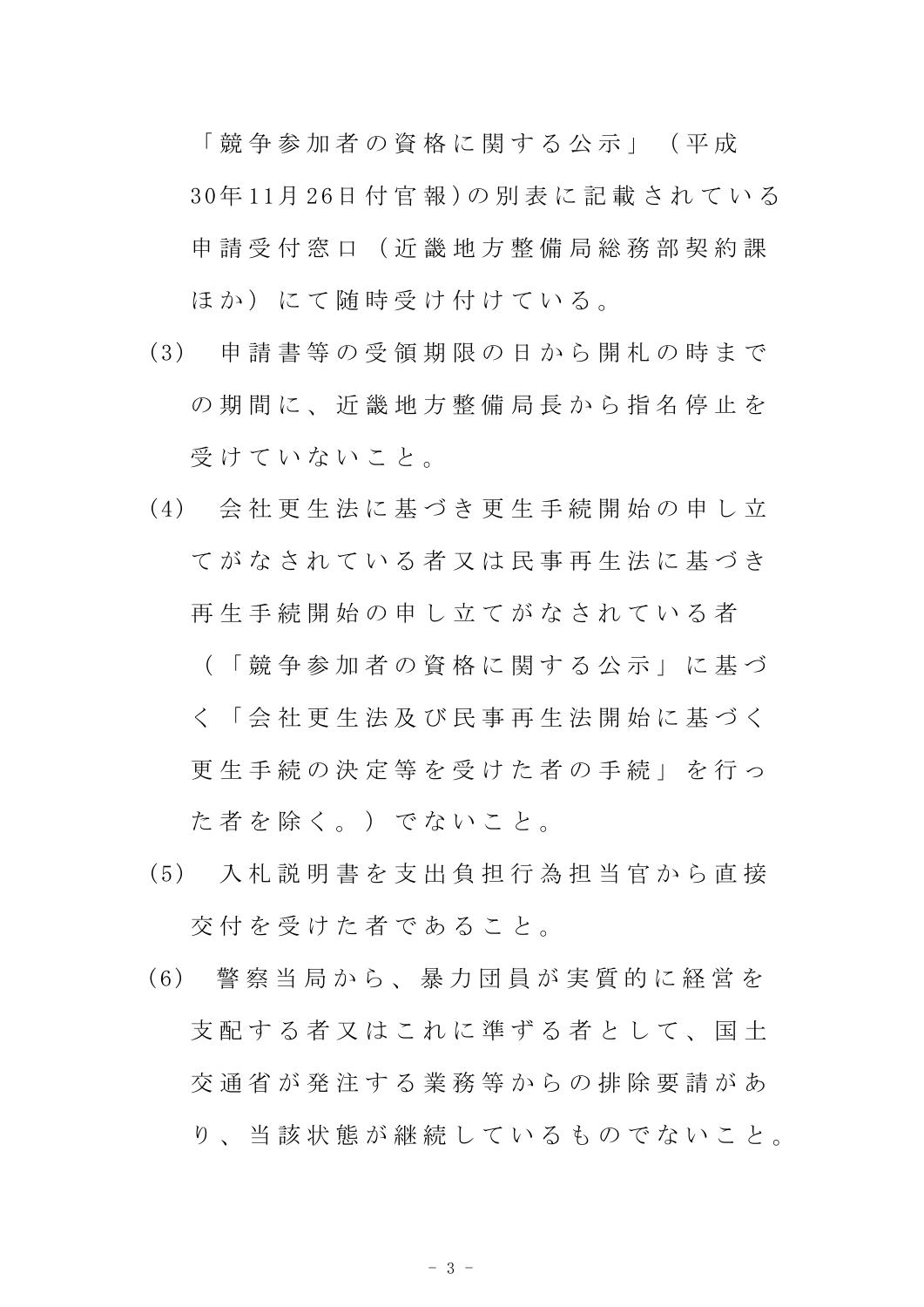(7) 入 札 説 明 書 に 定 め る 同 等 物 品 の 納 入 実 績 が

あ る こ と を 証 明 で き る 者 で あ る こ と 。

- (8) 当 該 調 達 物 品 に 関 し て 、 ア フ タ ー サ ー ビ ス ・ メ ン テ ナ ン ス の 体 制 を 確 保 す る こ と を 誓 約 で き る 者 で あ る こ と 。
- 3 申 請 書 等 及 び 入 札 書 の 提 出 場 所 等
- (1) 申 請 書 等 及 び 入 札 書 の 提 出 場 所 、 契 約 条 項 を示す場所及び問い合わせ先 〒 540-8586 大 阪 府 大 阪 市 中 央 区 大 手 前 1 丁 目 5 番 44号 大阪合同庁舎第 1 号館 8 階 国 土 交 通 省 近 畿 地 方 整 備 局 総 務 部 契 約 課

購 買 第 二 係 長 三 桑 原 三 竜 介

TEL06 -6942-1141(内 線 253 8)

(2) 入 札 説 明 書 の 交 付 す る 場 所 及 び 方 法

〒 540-8586 大 阪 府 大 阪 市 中 央 区 大 手 前 1 丁 目 5 番 44号 大阪合同庁舎第 1 号館 新館 2 階 契約課別室

上 記 に て 交 付 す る 。 郵 送 に よ る 交 付 は 、 郵 送 料 を 別 に 必 要 と す る 。

(3) 入 札 書 類 ( 申 請 書 等 ) の 受 領 期 限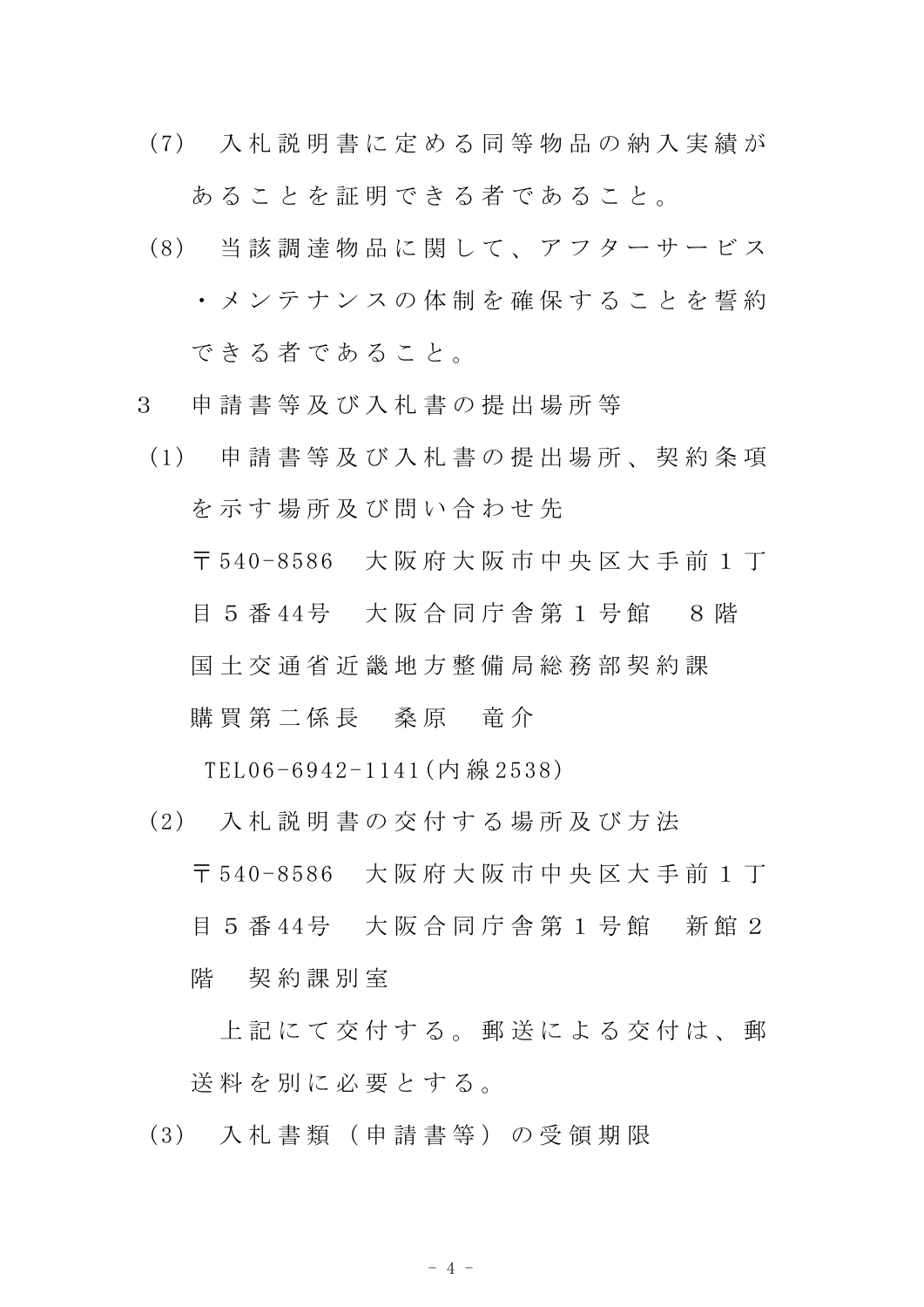令 和 2 年 6 月 8 日 1 6 時 0 0 分

(5) 入 札 書 の 受 領 期 限

令 和 2 年 7 月 1 3 日 1 6 時 0 0 分

(6) 開 札 の 日 時 及 び 場 所

令 和 2 年 7 月 1 4 日 1 0 時 0 0 分

国土交通省 近畿地方整備局 入札室 4 その他

- (1) 契 約 手 続 に 使 用 す る 言 語 及 び 通 貨 日 本 語 及 び 日 本 国 通 貨 。
- (2) 入 札 保 証 金 及 び 契 約 保 証 金 免 除
- (3) 入 札 者 に 要 求 さ れ る 事 項

参加を希望する者は、上記3(3)の受領期限 までに申請書等を上記3(1)に示す場所に提出 し な け れ ば な ら な い 。

な お 、 開 札 日 の 前 日 ま で の 期 間 に お い て 必 要な申請書等の内容に関する支出負担行為担 当 官 か ら の 照 会 が あ っ た 場 合 に は 、 説 明 し な け れ ば な ら な い 。

(4) 入 札 の 無 効 競 争 に 参 加 す る 資 格 を 有 し な い者のした入札及び入札の条件に違反した入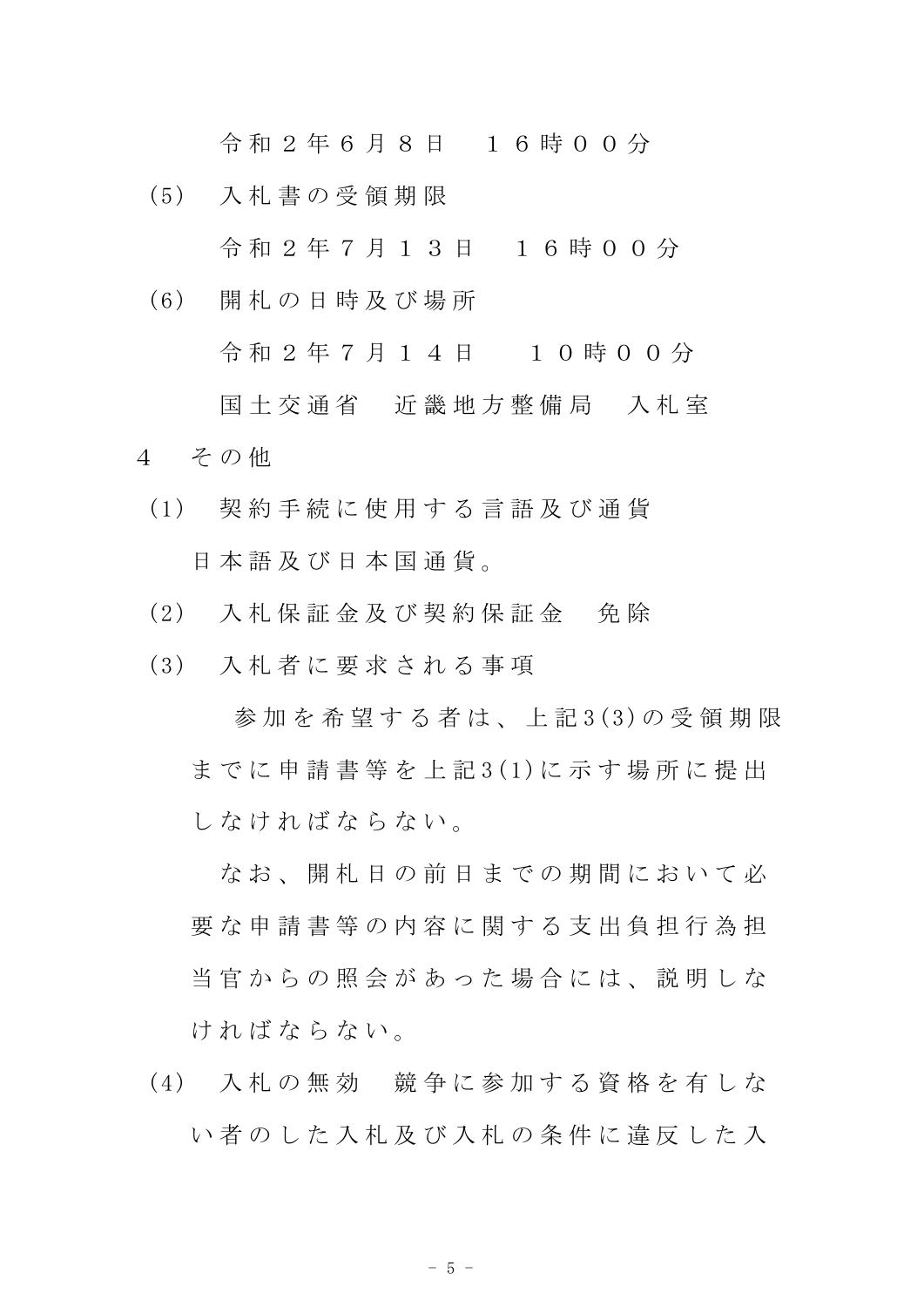札 は 無 効 と す る 。

- (5) 契 約 書 作 成 の 要 否 要
- (6) 落 札 者 の 決 定 方 法 予 算 決 算 及 び 会 計 令 第 79条 の 規 定 に 基 づ い て 作 成 さ れ た 予 定 価 格 の 制限の範囲内で、最低価格をもって有効な入 札 を 行 っ た 者 を 落 札 者 と す る 。

ただし、落札者となるべき者の入札価格に よっては、その者により当該契約の内容に適 合した履行がなされないおそれがあると認め られるとき、又はその者と契約を締結するこ と が 公 正 な 取 引 の 秩 序 を 乱 す こ と と な る お そ れ が あ っ て 著 し く 不 適 当 で あ る と 認 め ら れ る と き は 、 予 定 価 格 の 制 限 の 範 囲 内 の 価 格 を も っ て 入 札 し た 他 の 者 の う ち 最 低 価 格 を も っ て

入札した者を落札者とすることがある。

- (7) 手続きにおける交渉の有無 無
- (8) 詳 細 は 入 札 説 明 書 に よ る 。

5 Summar y

(1) Official in charge of disbursement of the procuring entity : INOUE Tomoo Dir-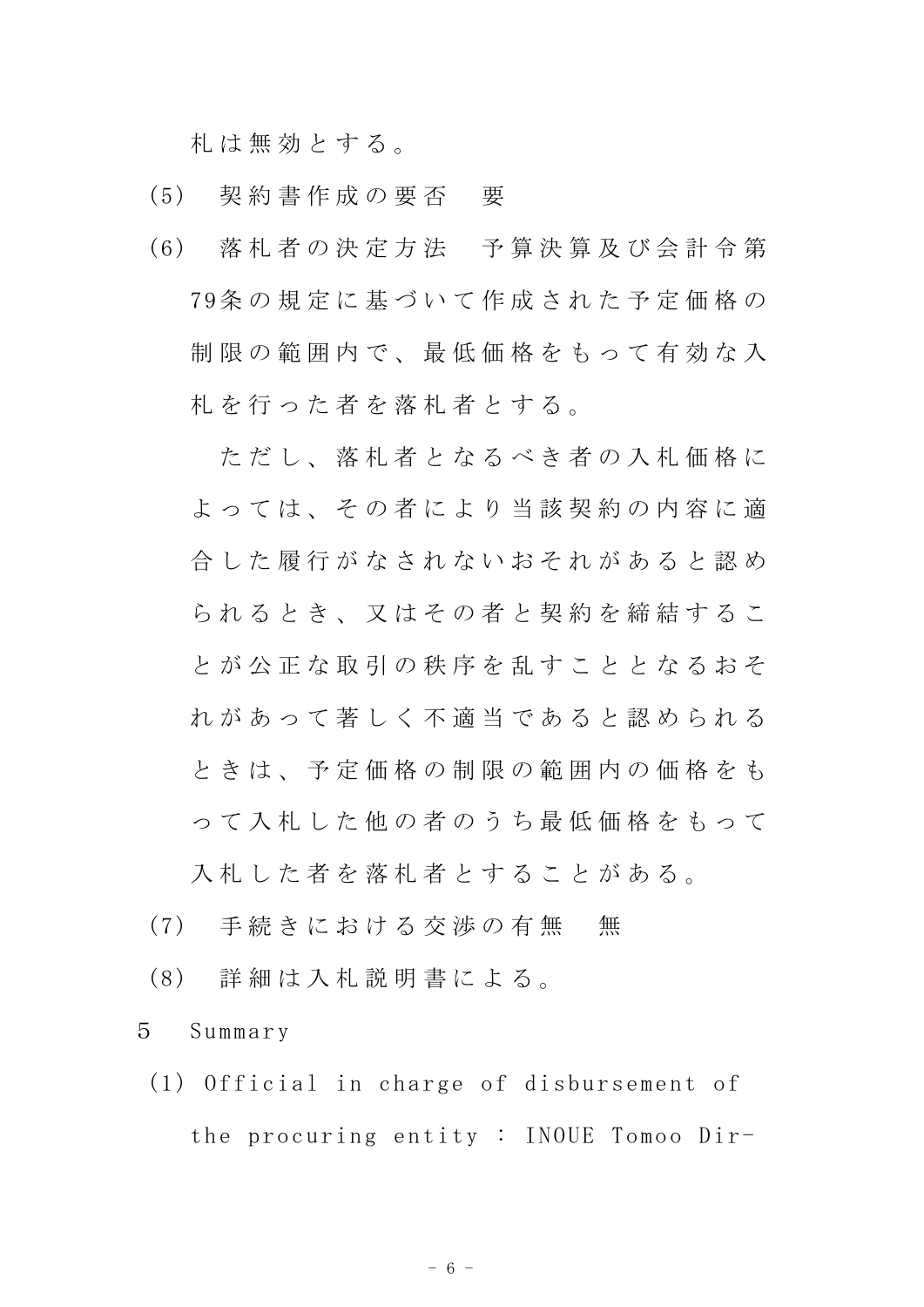ector-General of Kinki Regional Development Bureau

- (2) Classification of the products to be procured :17
- (3) Nature and quantity of the products to be manufactured or delivered: Exchange Purchase of 2 set Mowing machine
- (4) Delivery period : 26 February, 2021
- (5) Delivery place:

Yodogawa River Office, Wakayama Office of River and National Highway

- (6) Qualification for participating in the tendering procedures: Suppliers eligible for participating in the proposed tender are those who shall:
	- 1) not come under Article 70 and 71 of the Cabinet Order concerning the Budget, Auditing and Accounting
	- 2 will have acceptance of "selling of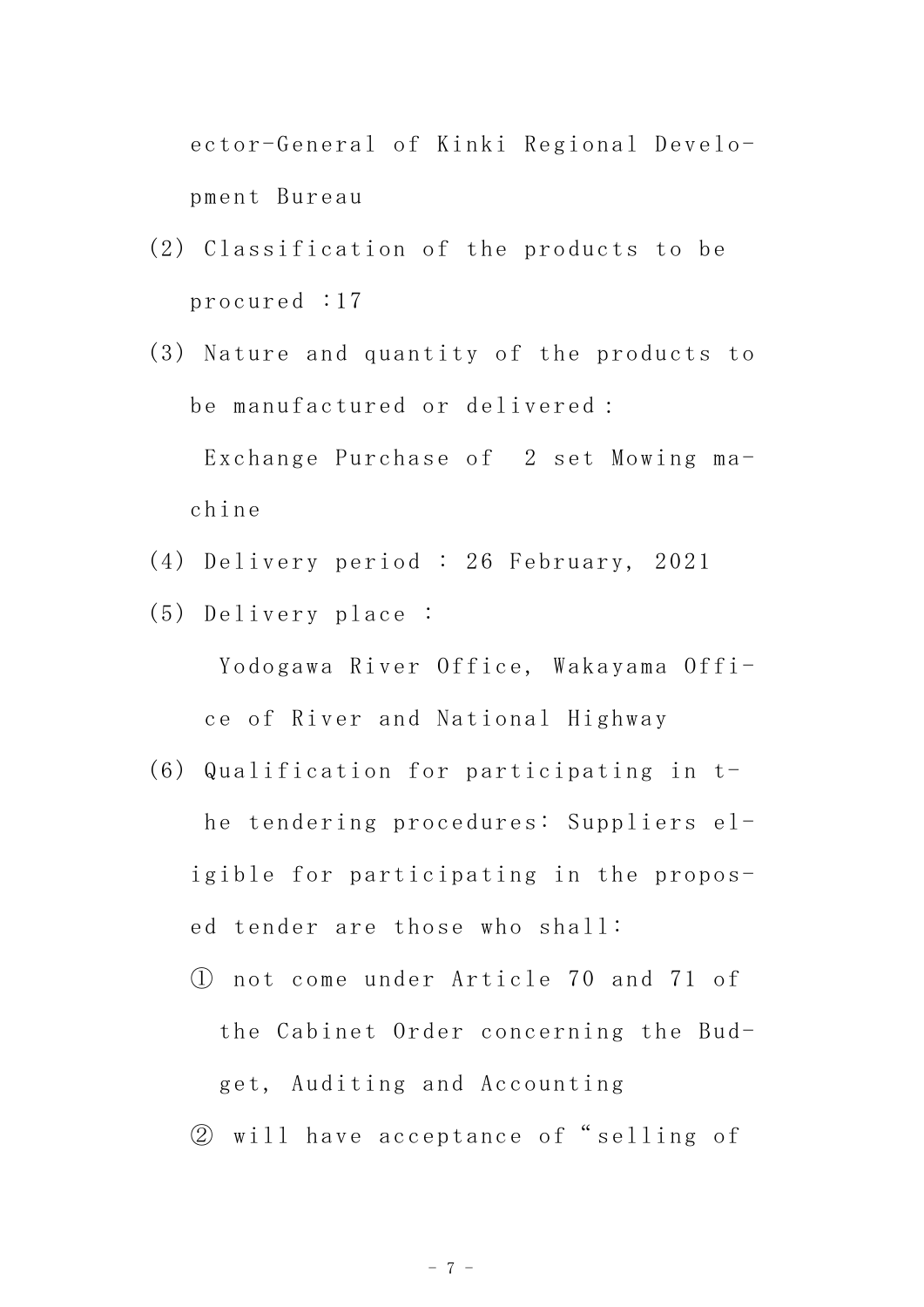products" in the fiscal year 2019/ 2020/2021 for participating in tenders by Ministry of Land, Infrastructure, Transport and Tourism (Single qualification for every ministry and agency) as of 1 April 2019

- 3 not be under suspension of nomination by Director-General of Kinki Regional Development Bureau from Time-limit for submission of certificate to Tender Opening.
- 4) not be the stated person under the comencement of reorganization proceedings or under the beginning of rehabilitation proceedings (except for the person who has the procedure of reapplication under the notification of the competing participation qualific $ation).$
- 5 The person who obtained the tender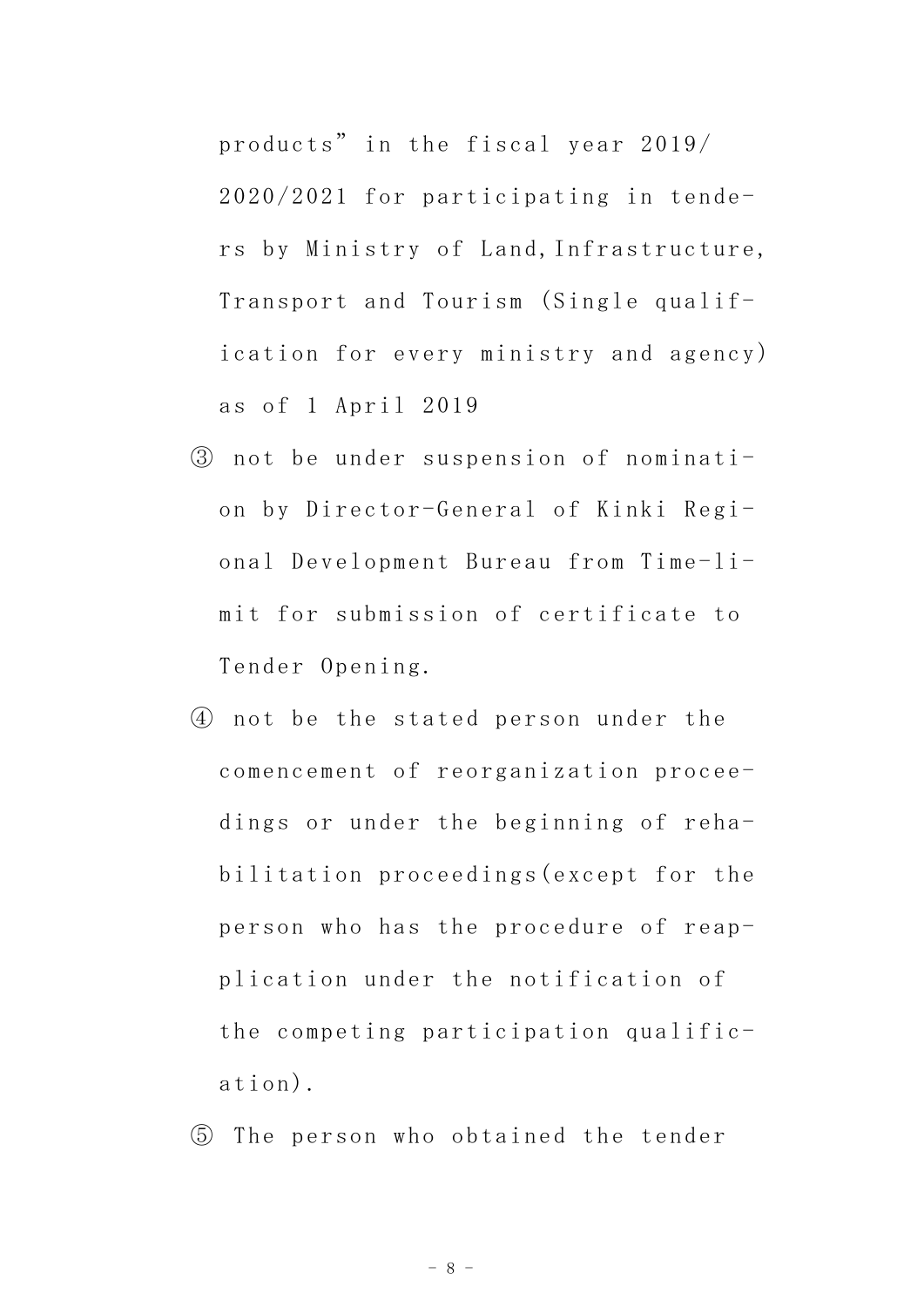manual from official in charge of disbursement of the procuring entity directory

- 6 not be the person that a gangster ininfluence management substantially or the person who has exclusion request from Ministry of Land, Infrastructure, Transport and Tourism is continuing state concerned
- (7) have proven to have actually delivered the products concerned or the products with performance equal to that of the products concerned
- 8 have proven to have prepared a system to provide after-sales service
- (7) Time-limit for submission of certificate: 16:00 8 June, 2020
- $(8)$  Time-limit for tender:

 $16:00$  13  $July, 2020$ 

(9) Contact point for the notice: KUWAHARA